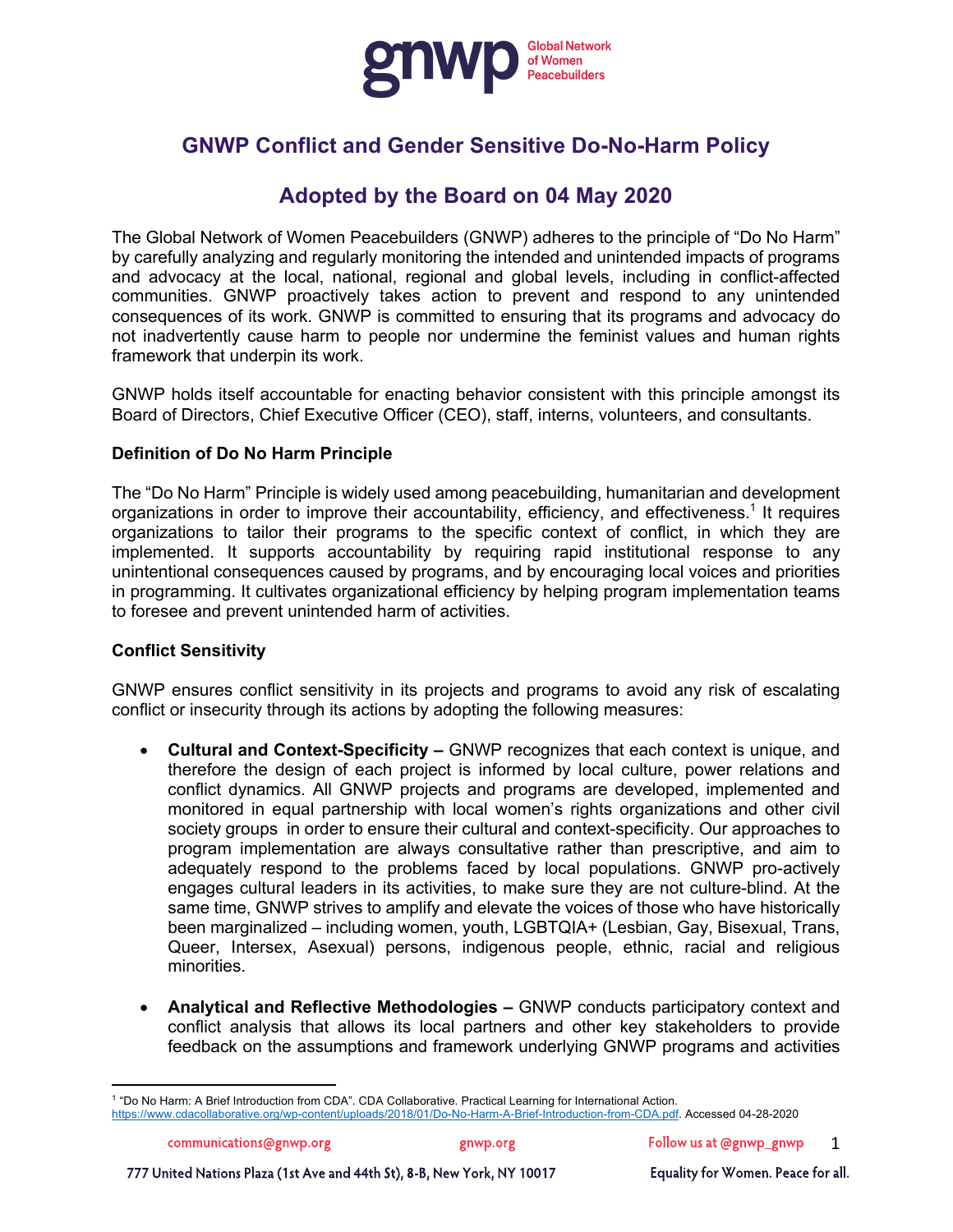

in a particular operating context. Each GNWP activity starts with a context and conflict analysis, led by the local stakeholders. The management and staff of GNWP are trained to analyze social, cultural, political and economic contexts particularly, peace and security, and humanitarian situations. This allows for the effective operationalization of the context and conflict analysis, improved awareness of the potential or actual impacts of programs on conflict dynamics and peacebuilding, and the design of non-divisive programs which contribute to inclusive and sustainable peace, and gender equality.

- **Risk Assessments –** The conflict and context analysis also allows GNWP to identify potential threats and ensure that its activities do not aggravate the conflict, or put its local partners or anyone at risk. GNWP's CEO, Program Coordinators, and Officers are trained to conduct risk assessments in coordination with local partners before the implementation of program and project activities. Country and project-specific risk assessments are regularly updated on an annual basis as a minimum.
- **Equal Representation and Participation –** In selecting community stakeholders in conflict-affected areas, GNWP works closely with its local partners to consult with grassroots civil society and local authorities and leaders to ensure that no crucial group is under-represented. In all programs, GNWP ensures a balance between different ethnic, religious, political, and other historically marginalized groups. GNWP and its local partners define clear rules for the meetings, to guarantee mutual respect. While striving to be as inclusive as possible, GNWP makes sure to create safe spaces, where women and girls can speak freely without fear of backlash from male participants.
- **Protection of Personnel and Project/Program Participants –** GNWP and its local partners closely monitor the security situation in the areas where programs and projects are implemented in order to prevent risking the safety and security of personnel, project and program partners. Before each stage of project implementation, GNWP and its local partners review the security risks and prepare contingency plans in order to respond appropriately.

## **Gender Sensitivity**

GNWP recognizes the applicability of the "Do No Harm" principle to the gendered impact of conflict. Organizations that work for women's empowerment often encounter hostility, threats, and violence in response to their efforts. Women who advocate for the defense of women's rights in conflict settings and humanitarian emergencies are at risk of being targeted for retaliation, including sexual and gender-based violence, as a means of discouraging such civic engagement.

GNWP accepts that its programs and projects will affect stakeholder relationships within conflict affected communities. Therefore, GNWP pays close attention to gender dynamics impacted by project/program development and implementation. GNWP staff conducts regular gender analysis as a part of the design and implementation of a project/program through which the following questions are answered<sup>2</sup>:

gnwp.org

<sup>2</sup> Questions sourced from "Do No Harm and Gender: A Guidance Note". Garred, Michelle, Charlotte Booth, and Kiely Barnard-Webster, with major contributions from Nicole Goddard, Ola Saleh, Muzdha Azeez, and Katarina Carlberg. Cambridge, Massachusetts. CDA Collaborative Learning Projects. 2018. https://www.cdacollaborative.org/wp-content/uploads/2018/04/Do-No-Harm-and-Gender-A-Guidance-Note.pdf. Accessed 04-28-2020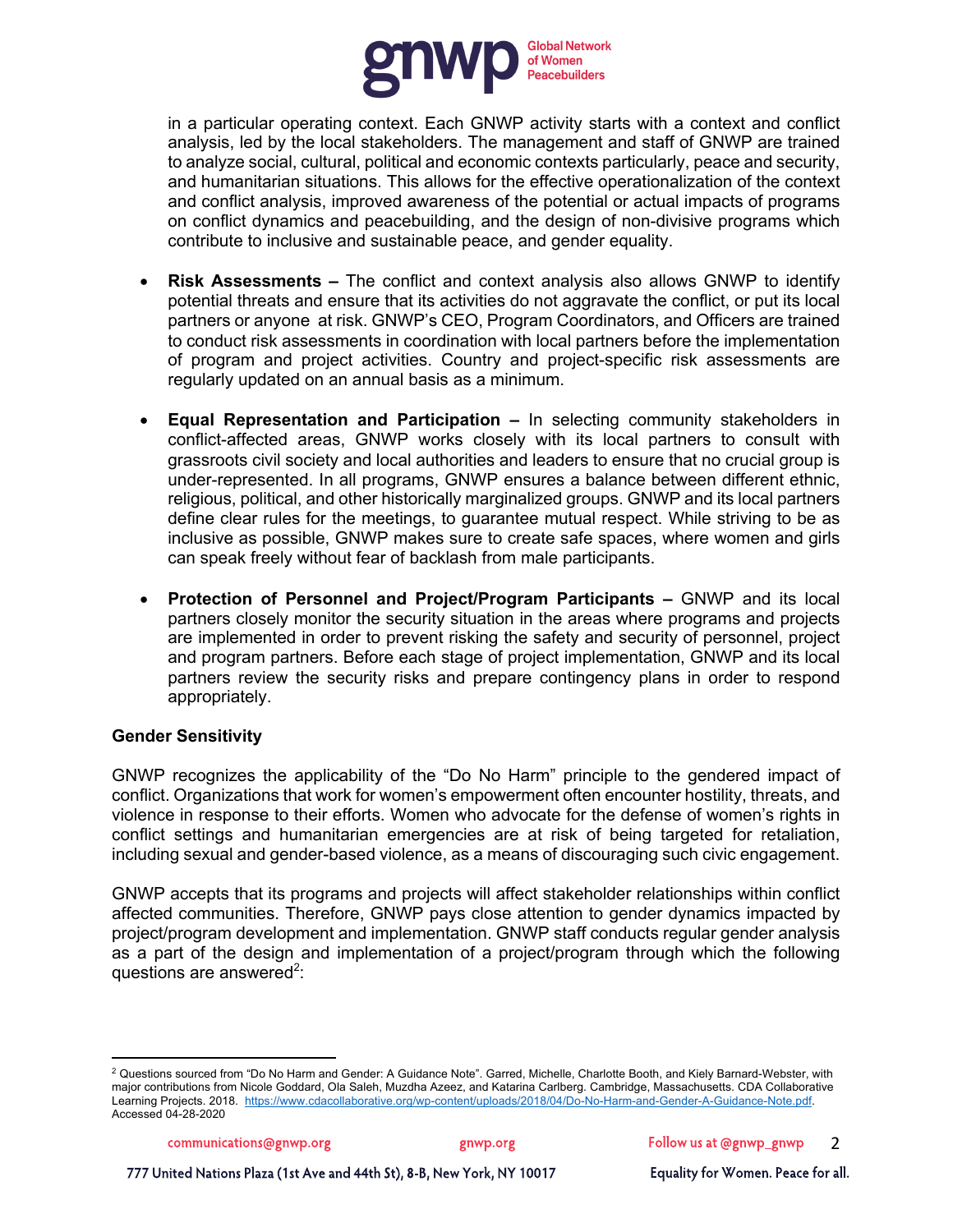

- In what ways is this project/program relevant to needs and priorities of women, men, LGBTQIA+ persons, and other historically marginalized groups, including from an intersectional perspective?
- Could this project/program exacerbate gender inequalities, cultural, political and social disharmony and power imbalances?
- Who participates in decision-making processes about the details of this project/program? Who is excluded and why?
- How is this project/program affecting the status or perception of women, men LGBTQIA+ persons, and other historically marginalized groups?

GNWP also recognizes that different identities or characteristics – such as sex, age, sexual orientation and gender identity, disability, ethnic identity and refugee status, may intersect, resulting in multiple layers of discrimination and threats faced by different groups.

GNWP and its local partners engage local authorities, religious leaders,youth and male gender equality allies in project/program implementation to mobilize their support for gender equality, human rights, women's rights, peace and security and lower the risk of violence against women and girl participants.

GNWP and its partners carefully tailor information shared about its projects and programs, taking into account the cultural, political, and social sensitivities of each target audience. Before publicly sharing information about program achievements and advocacy campaigns on social media and other media outlets, all content is carefully discussed with local project partners to mitigate the risk of backlash and protect project/program partners and participants' safety.

#### **Policy Implementation**

GNWP will ensure that this policy is widely disseminated to all relevant persons and institutions that are involved in the work of the organization. It will be included in the organization's Operations Manual. All new Board of Directors, officers, staff members, interns, volunteers and consultants will be informed of the content of this policy.

GNWP will review this policy annually; update and revise if necessary and conduct training for everyone involved in the governance, management and operations of GNWP if deemed necessary.

It is the responsibility of every Program Coordinator and Program Officer to ensure that everyone involved in the work of GNWP including donors, national and local project partners are aware of this policy.

## **Reporting Procedure**

Anyone who is subject to unintended harm as a result of a GNWP project/program should, if possible, inform the Program Coordinator or Officer responsible for implementation of the negative impact. The Program Coordinator or Program Officer who initially receive the complaint will refer the matter to the CEO to initiate a formal investigation. The CEO may deal with the matter herself/himself, or refer the matter to the Board of Directors, who in turn may designate a Board Member or other GNWP officer/s or a third party to carry out an investigation. The person/s carrying out the investigation will:

Immediately record the dates, times and facts of the incident(s);